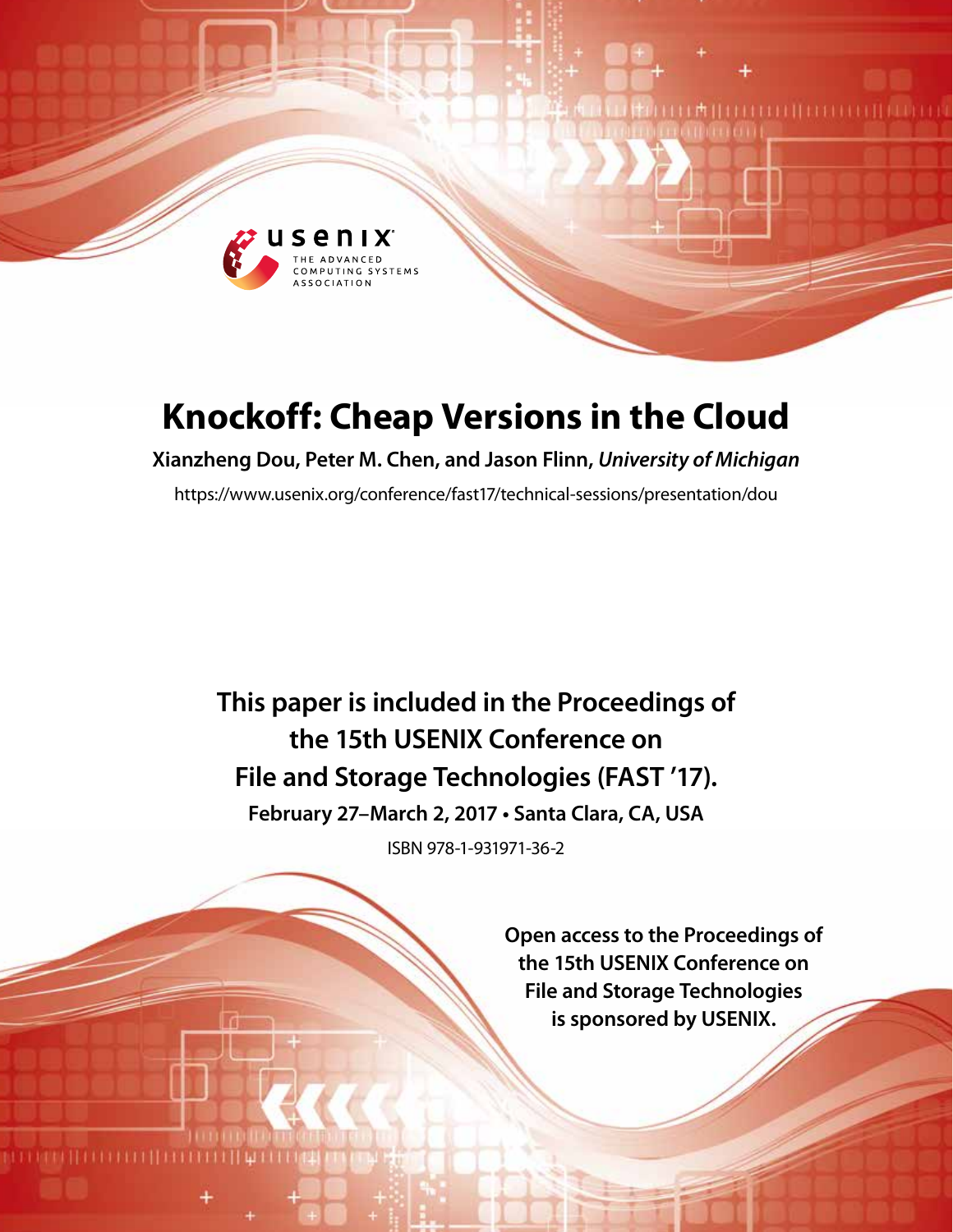# Knockoff: Cheap versions in the cloud

*Xianzheng Dou, Peter M. Chen, and Jason Flinn University of Michigan*

# Abstract

Cloud-based storage provides reliability and ease-ofmanagement. Unfortunately, it can also incur significant costs for both storing and communicating data, even after using techniques such as chunk-based deduplication and delta compression. The current trend of providing access to past versions of data exacerbates both costs.

In this paper, we show that deterministic recomputation of data can substantially reduce the cost of cloud storage. Borrowing a well-known dualism from the faulttolerance community, we note that any data can be equivalently represented by a log of the nondeterministic inputs needed to produce that data. We design a file system, called Knockoff, that selectively substitutes nondeterministic inputs for file data to reduce communication and storage costs. Knockoff compresses both data and computation logs: it uses chunk-based deduplication for file data and delta compression for logs of nondeterminism. In two studies, Knockoff reduces the average cost of sending files to the cloud without versioning by 21% and 24%; the relative benefit increases as versions are retained more frequently.

# 1 Introduction

Two trends in storage systems are conspiring to increase the cost of storing and retrieving data. First, due to compelling ease-of-management, cost-effectiveness, and reliability benefits, businesses and consumers are storing more of their data at cloud-based storage providers. However, writing and reading data from remote sites can incur significant costs for network communication.

Second, customers are increasingly expecting and depending on the ability to access multiple versions of their data. Local storage solutions such as Apple's Time Machine [3] retain multiple versions of users' data and make it easy to access this data. Cloud storage providers have followed suit; for example, Google Drive [18], Microsoft OneDrive [25], and DropBox [14] all store and allow users to access old versions of their files.

Past versions have many uses; e.g., recovery of lost or overwritten data, reproduction of the process by which data was created, auditing, and forensic troubleshooting. The benefit of versioning increases as more versions are retained. For instance, if versions are retained every time a file is closed, the user is usually guaranteed a snapshot of file data with each save operation or when the application terminates. However, many applications save data only on termination; in such cases, all intermediate data created during application usage are unavailable for recovery and analysis. Saving data on every file system modification produces more frequent checkpoints, but cannot recover transient state in memory that never is written to the file system and, importantly, does not capture modifications to memory-mapped files. In the extreme, a user should be able to reproduce any past state in the file system or in application memory, a property we call *eidetic* versioning.

The cost of versioning also depends on the frequency at which versions are retained. For instance, retaining a version on every file modification incurs greater storage cost than retaining a version on every close, and the client will consume more bandwidth by sending a greater number of versions to cloud storage. Versioning policies must balance these benefits and costs. Many current systems choose infrequent versioning as a result.

In this paper, we seek to substantially reduce the cost of communicating file data between clients and servers; we also seek to reduce the cost of keeping multiple versions of data. Our work reduces resource usage and user costs for existing versioning policies. It also enables finer-grained versioning, e.g. eidetic versioning, that is infeasible in current distributed storage architectures.

To accomplish these goals, we leverage an unconventional method for communicating and storing file data. In lieu of the actual file data, we selectively represent a file as a log of the nondeterminism needed to recom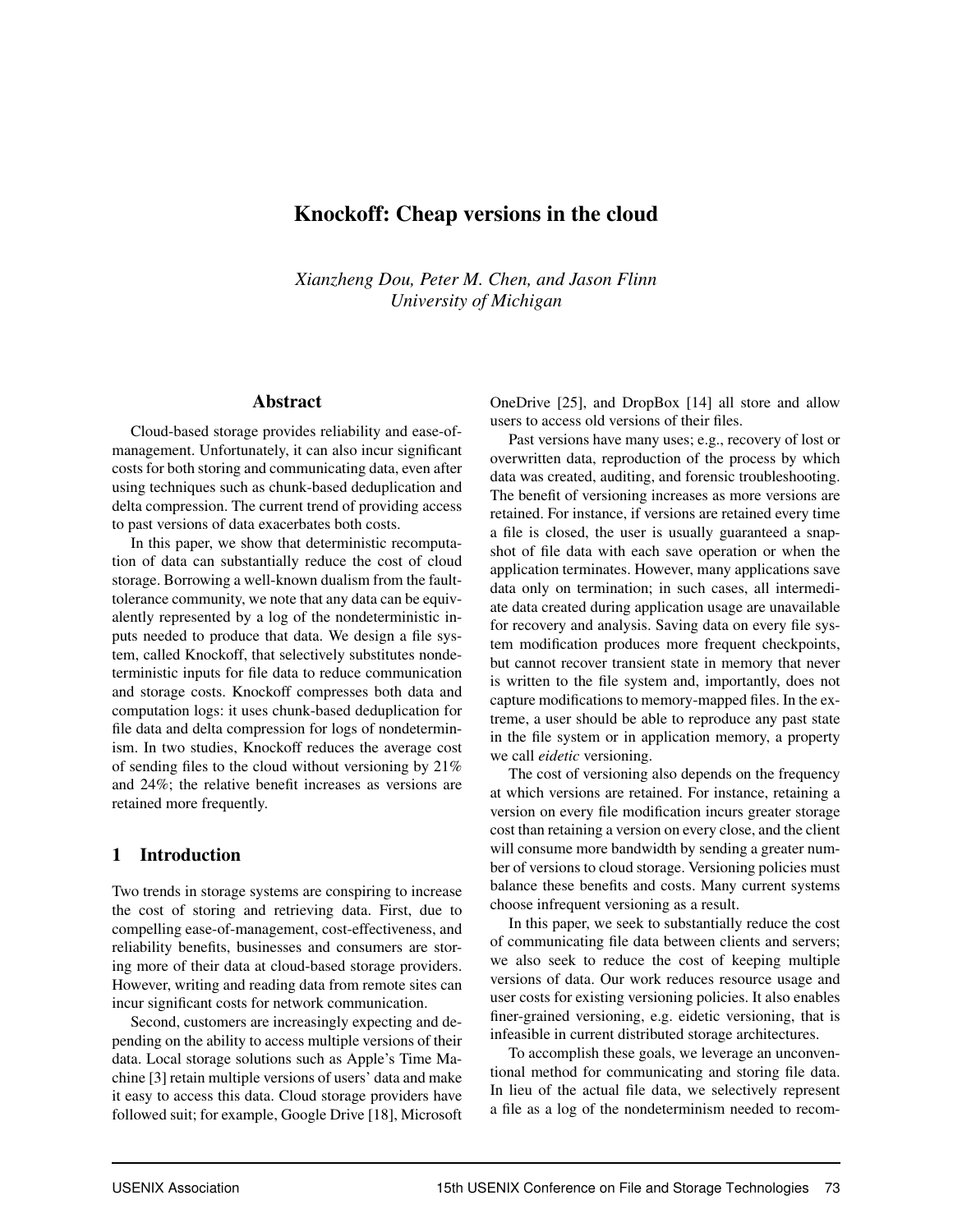pute the data (e.g., system call results, thread scheduling, and external data read by a process). With such a log, a file server can deterministically replay the computation to recreate the data in the file. Representing state as a log of nondeterminism is well known in the fault-tolerance community [16]; however, logs of nondeterminism are often quite large, and applying this idea requires that the logs for a computation be smaller than the output files produced. To address this problem, we apply recent ideas for reducing the size of individual logs [13], and we also use delta compression to reduce the collective size of logs of similar executions.

Representing data as a log of nondeterminism leads to several benefits in a distributed file system. First, it substitutes (re-)computation for communication and storage, and this can reduce total cost because computation in cloud systems is less costly than communication and storage. Second, it can reduce the number of bytes sent over the network when the log of nondeterminism is smaller than the data produced by the recorded computation. For the same reason, it can reduce the number of bytes stored by the cloud storage provider. Finally, representing data as a log of nondeterminism can support a wider range of versioning frequencies than prior methods.

This paper describes the design and implementation of a distributed file system, Knockoff, that selectively replaces file data with a log of the nondeterminism needed to produce that data for both communication with cloud servers and storage in the cloud. Knockoff supports several frequencies of versioning: no versioning at all, version on file close, version on every write system call, and version on every store instruction (for mapped files).

The contributions of this paper are:

- We provide the first general-purpose solution for operation shipping in a distributed file system by leveraging deterministic record and replay.
- We show how compression can be applied to computation as well as to storage by using delta compression to reduce the size of the logs of nondeterminism that represent such computation.
- We quantify the costs and benefits of generalpurpose operation shipping in a distributed file system over actual file system usage.

We evaluate Knockoff by performing a multi-user study for a software development scenario and a 20 day, single-user longitudinal study. Without versioning, Knockoff reduced the average cost of sending files to the cloud in these studies by 24% and 21%, respectively. The benefit of using Knockoff increases as versions are retained with greater frequency. The cost of this approach is the performance overhead of recording executions (7- 8% in our evaluation) and a greater delay in retrieving past versions (up to 60 seconds for our default settings).

# 2 Background and related work

Knockoff is based on the principle that one can represent data generated by computation either by value or by the log of inputs needed to reproduce the computation. We call this the principle of equivalence (between values and computation); it has been observed and used in many settings; e.g., fault tolerance [16], state machine replication [37], data center storage management [20], and state synchronization [19].

The projects most related to ours use the principle of equivalence for the same purpose, namely to reduce communication overhead between clients and servers in a distributed file system. Lee et al. first applied this principle in the Coda File System [22, 23] and coined the term *operation shipping*. Clients log and send user operations (e.g., shell commands) to a server surrogate that replays the operations to regenerate the data. Chang et al. extend this idea to log and send user activity, such as keyboard and mouse inputs [10].

Although the basic idea of operation shipping is powerful, prior system logged and shipped very restricted types of nondeterminism and thus could not guarantee that the state received through the log matched the original state. Neither a log of shell commands nor a log of user activity are sufficient to reproduce the computation of general-purpose programs. Researchers recognized this shortcoming and mitigated it by supplementing the replayed computation with forward error correction and compensating actions, using hashes to detect remaining differences and revert back to value shipping. Unfortunately, the shift to multiprocessors and multithreaded programs means that many programs are nondeterministic in ways not handled in these prior systems. Further, because these prior systems handled a very limited set of nondeterministic inputs, they required identical environments on the recording and replaying side, which is unrealistic in many client-server settings.

Knockoff applies the same basic principle of equivalence, but it uses a comprehensive log of nondeterminism to provide equivalence for all race-free programs (and many programs with occasional data races). This enables Knockoff to use operation shipping in more settings, and it also makes possible the first realistic evaluation of operation shipping for such settings (earlier studies unrealistically assumed that programs were deterministic). Knockoff also applies operation shipping to versioning file systems. We find that the gains of operation shipping are larger when multiple versions are saved, and indispensable when versions are saved at eidetic granularity.

Adams et al. identify recomputation as a way to reduce storage [1], but do not implement or evaluate any system based on this observation. Other systems use recomputation to reduce storage in restricted environments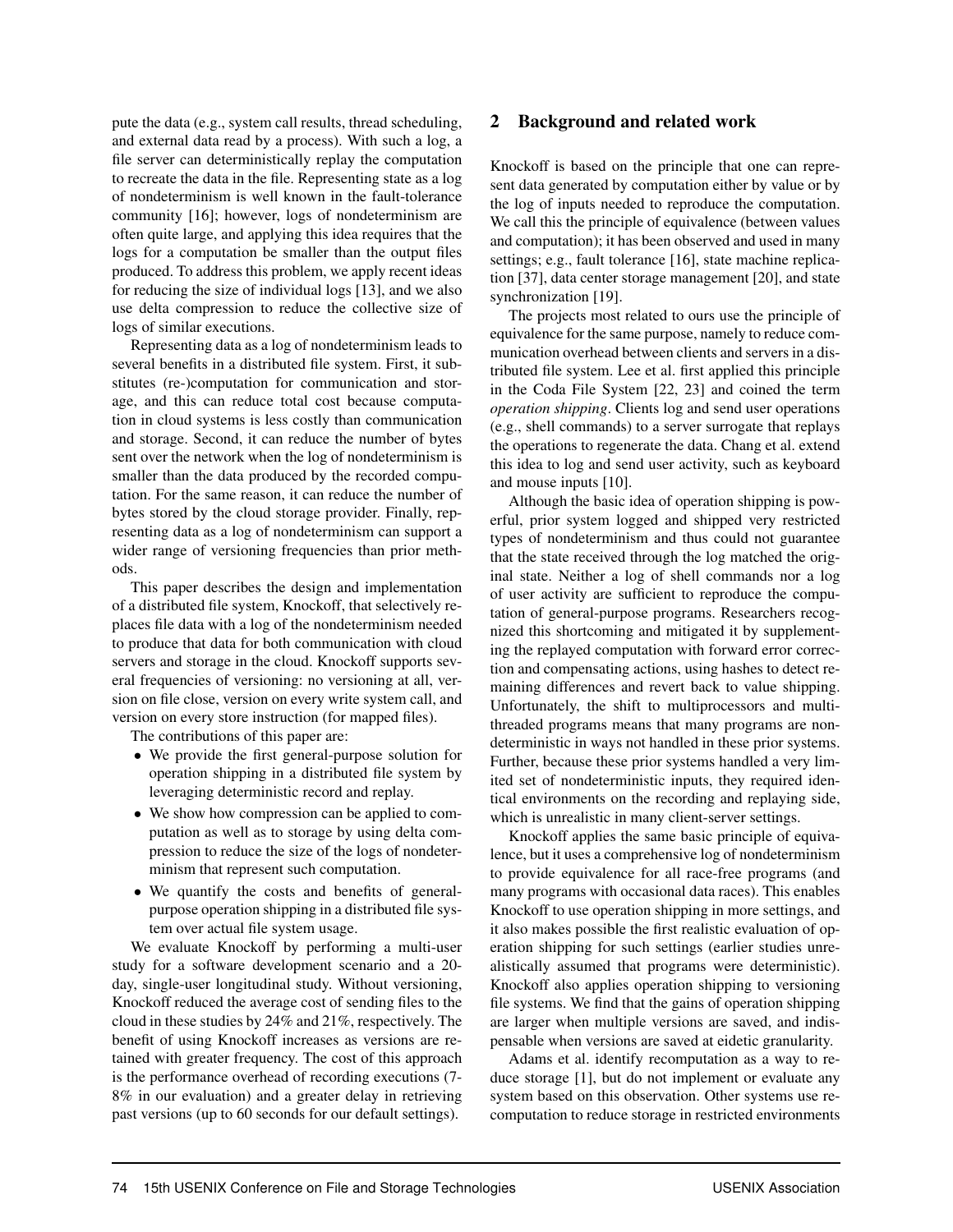|   | Log entry      | Values                              |
|---|----------------|-------------------------------------|
|   | open           | $rc=3$                              |
| 2 | mmap           | $file = < id, version>$             |
| 3 | pthread_lock   |                                     |
| 4 | open           | $rc=4$                              |
| 5 | read           | $rc = $ , file= $<$ id, version $>$ |
| 6 | gettimeofday   | $rc=0$ , time= $<$ timestamp $>$    |
| 7 | open           | $rc=5$                              |
| 8 | write          | $rc=$                               |
| 9 | pthread_unlock |                                     |

Figure 1: Sample log of nondeterminism

in which the computation is guaranteed to be deterministic. Nectar [20] applies this idea to DryadLINQ applications, which are both deterministic and functional. BAD-FS [6] uses re-computation in lieu of replicating data; users must specify explicit dependencies and the computation must be deterministic to produce the same data.

Besides reproducing data, logging has been used in file systems to track the provenance of files [29, 41] and guide when new versions should be saved [28]. More generally, redo logging [26] provides transactional properties in the presence of failures.

Many prior systems deduplicate file data to reduce communication and storage [12, 21, 31, 38, 40, 43]. LBFS [31] uses chunk-based deduplication in which Rabin fingerprinting divides a file into chunks, a hash value is computed for each chunk, and a client and server use the hash values to avoid communicating chunks already seen by the other party. Knockoff uses LBFS-style deduplication when transferring data by value.

Versioning file systems [24, 30, 36, 39, 44] retain past state at a specific granularity such as on every file close or on every modification. Cloud storage providers such as DropBox [14] and Google Drive [18] currently allow users to retain past versions of file data. Knockoff makes versioning file systems more efficient by reducing storage and computation costs. It also supports versioning at finer granularities than these prior systems.

# 3 Motivating example

We start with a motivating example that illustrates why a log of nondeterminism for an execution may require significantly less storage than the data produced by the execution. Consider a simple application that reads in a data file, computes a statistical transformation over that data, and writes a timestamped summary to an output file. The output data may be many megabytes in size. However, the program itself can be reproduced given a small log of determinism, as shown in Figure 1 (for clarity, the log has been simplified).

The log records the results of system calls (e.g., open)

and synchronization operation (e.g., pthread lock). The first entry in Figure 1 records the file descriptor chosen by the operating system during the original execution. Parameters to the open call do not need to be logged since they will be reproduced during a deterministic reexecution. The second entry records the mapping of the executable; replaying this entry will cause the exact version used during recording to be mapped to the same place in the replaying process address space. Lines 4 and 5 read data from the input file, line 6 records the original timestamp, and lines 7 and 8 write the transformation to the output file. Note that data read from the file system is not in the log since Knockoff can reproduce the desired version on demand. Also, the data written to the output file need not be logged since it will be reproduced exactly as a result of replaying the execution.

With compression, a log for this sample application can be only a few hundred bytes in size, as contrasted with the megabytes of data that the execution produces. The output data is reproduced by starting from the same initial state, re-executing the computation, and supplying values from the log for each nondeterministic operation.

# 4 Design considerations

Recent work on deterministic replay [2, 13, 15, 32, 35, 42] now makes it possible to use operation shipping to build a general-purpose distributed file system for realistic environments and workloads. Our goals are to build such a system, identify synergies between operation shipping and versioning file systems, and demonstrate how operation shipping can reduce communication and storage costs for realistic workloads.

# 4.1 Deterministic record and replay

To use operation shipping for realistic workloads and environments, we need a general-purpose deterministic record and replay system. The record/replay system should support unmodified applications and work for multithreaded programs. To work in realistic client/server configurations, the record/replay system should allow recorded executions to be replayed in environments that differ from the one on which they were recorded. Finally, to enable operation shipping to be used for some (but not all) processes, the system should record each application individually and allow each to be replayed individually on the server.

Knockoff uses the Arnold system [13], which meets these requirements. Arnold uses a modified Linux kernel to record the execution of Linux processes. It records all nondeterministic data that enters a process, including the results of system calls (such as user and network input), the timing of signals, and real-time clock queries. Because it supplies recorded values on replay rather than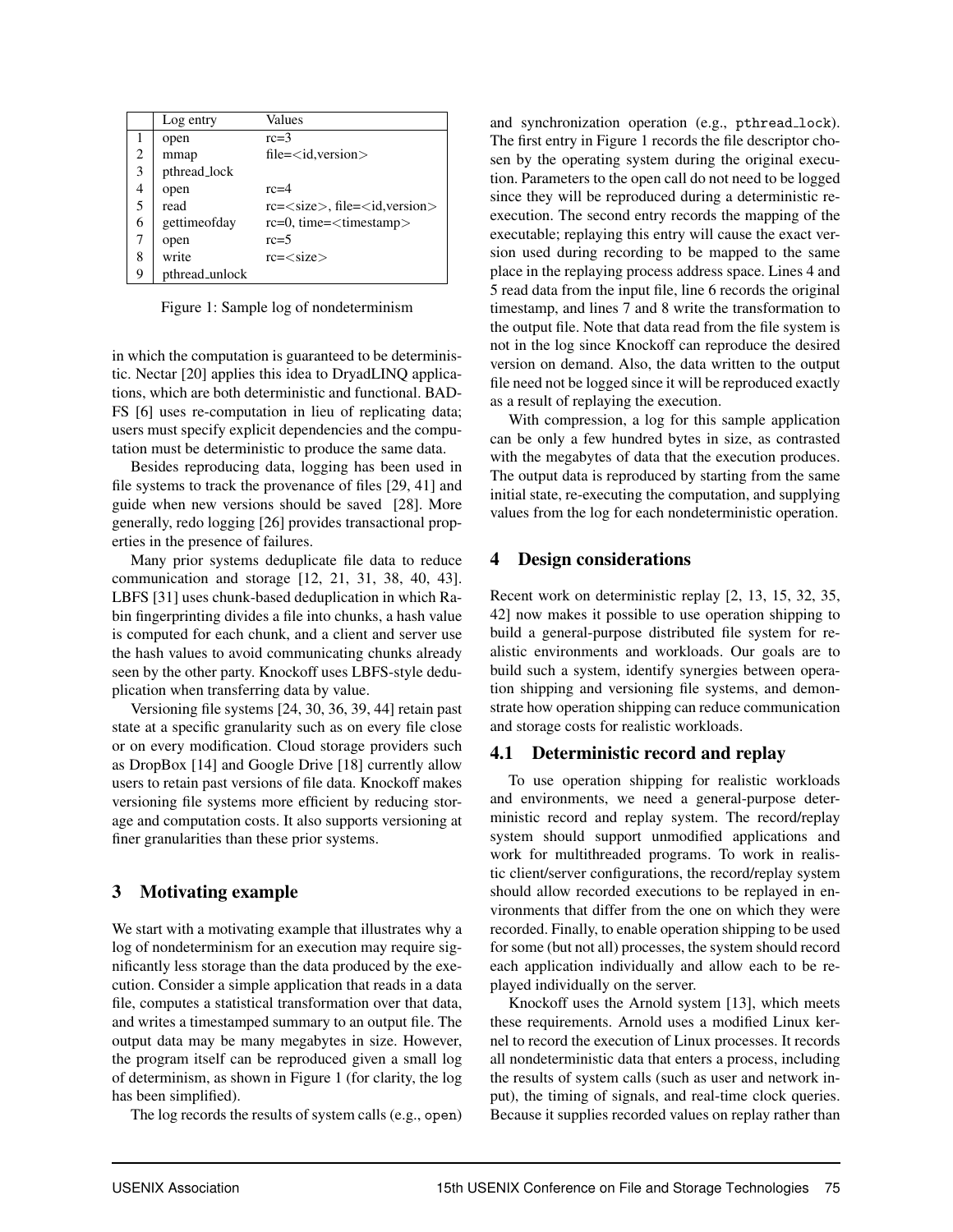re-executing system calls that interact with external dependencies, Arnold can trivially record an application on one computer and replay it on another. The only requirements are that both computers run the Arnold kernel and have the same processor architecture (x86).

Arnold enables deterministic replay of multi-threaded programs by recording all synchronization operations (e.g., pthread lock and atomic hardware instructions). Arnold can detect programs with data races, but it does not guarantee that the replay of such programs will match their recorded execution. Arnold does guarantee that a replay is always repeatable (i.e., deterministic with respect to other replays), even for racy programs.

#### 4.2 Files: values or operations?

Knockoff can represent a file in one of two ways: as normal file data (by value) or as a log of the nondeterminism needed to recreate the file (by operation). Which of these representations is more cost-effective depends on the characteristics of the program that generated the file data, as well as the relative costs of computation, communication, and storage. Files that are large and generated by programs that are mostly deterministic (e.g., photo-editing software) are best represented by operation. In contrast, files that are small and generated by programs that use a lot of nondeterministic data (e.g,. cryptographic key generation) are best represented by value.

At any time, Knockoff can use deterministic replay to convert a file that is represented by operation into a representation by value (but not vice versa). To do so, Knockoff loads and re-executes the original program, then feeds in the log of nondeterminism that was recorded in the original execution. Note that file data read by system calls from Knockoff are *not* included in the log. Instead, these log entries refer to the file and version that was read, and Arnold's replay system reads this data from Knockoff. Usually, application binaries, dynamic libraries, configuration files, and the like are stored in Knockoff, so the server replay sees the same application files as existed on the client during the original recording. If a binary or library is not stored in Knockoff, the file data are included by value in the log of nondeterminism and provided on replay. Replay of previously recorded applications may require retention of past file versions. Alternatively, we can regenerate these past versions through additional recursive replays of the applications that produced the data.

Whenever Knockoff represents a file by operation, it must first verify that Arnold's replay faithfully reconstructs the file data because Arnold does not guarantee that programs with data races replay exactly as recorded. Knockoff uses a SHA-512 hash for each file to verify that the replay correctly generated the original data. Because replay in Arnold is repeatable, a run that produces matching data in the first replay is guaranteed to produce matching data in all subsequent replays. If the replay does not produce matching data, Knockoff switches to representing the file by value.

Knockoff chooses between these two representations when it ships files between clients and servers and when it stores files on the server. To guide its choice, Knockoff measures the computation time used to create each file and the size of each file.

# 5 Implementation

Knockoff is a client-server distributed file system in which the server is hosted in the cloud. The server stores the current version of all files, and it optionally stores past versions of all files according to a user-selected versioning policy. Knockoff clients have a local disk cache that stores current and (optionally) past file versions.

Knockoff implements Coda-style weak file consistency [27]. Clients propagate file system updates asynchronously to the server. Clients register a callback with the server when they cache the current version of a file, and the server breaks the callback by sending a client a message when another client modifies the file.

Knockoff associates a version vector [33] with each file to identify specific versions and detect conflicting updates. Knockoff assigns clients a unique identifier; every time a client performs a system call that modifies a file (e.g., write), it increments an integer in the version vector associated with its identifier. Thus, every past version of a file has a unique version vector that can be used to name and retrieve that version. The server detects conflicting updates by comparing the version vector for each update and determining that neither one dominates the other. If a conflict occurs, the server retains both versions, and the user manually resolves the conflict.

Knockoff clients record almost all user-level process executions (excluding some servers such as the X server and sshd) and the kernel generates a log of nondeterminism for each such execution. Logs of nondeterminism are stored in a log cache on the client and may also be sent to the server and stored in a database there. The server has a replay engine that allows it to regenerate file data from such logs.

# 5.1 Versioning

Knockoff supports versioning policies on a per-filesystem basis. Users select one of the following:

• No versioning. Knockoff retains only the current version of all files. For durability, a client sends a modified file to the server on close. After the first close, Knockoff waits up to 10 seconds to send the file modifications to the server (this delay allows coalescing of multiple updates that occur closely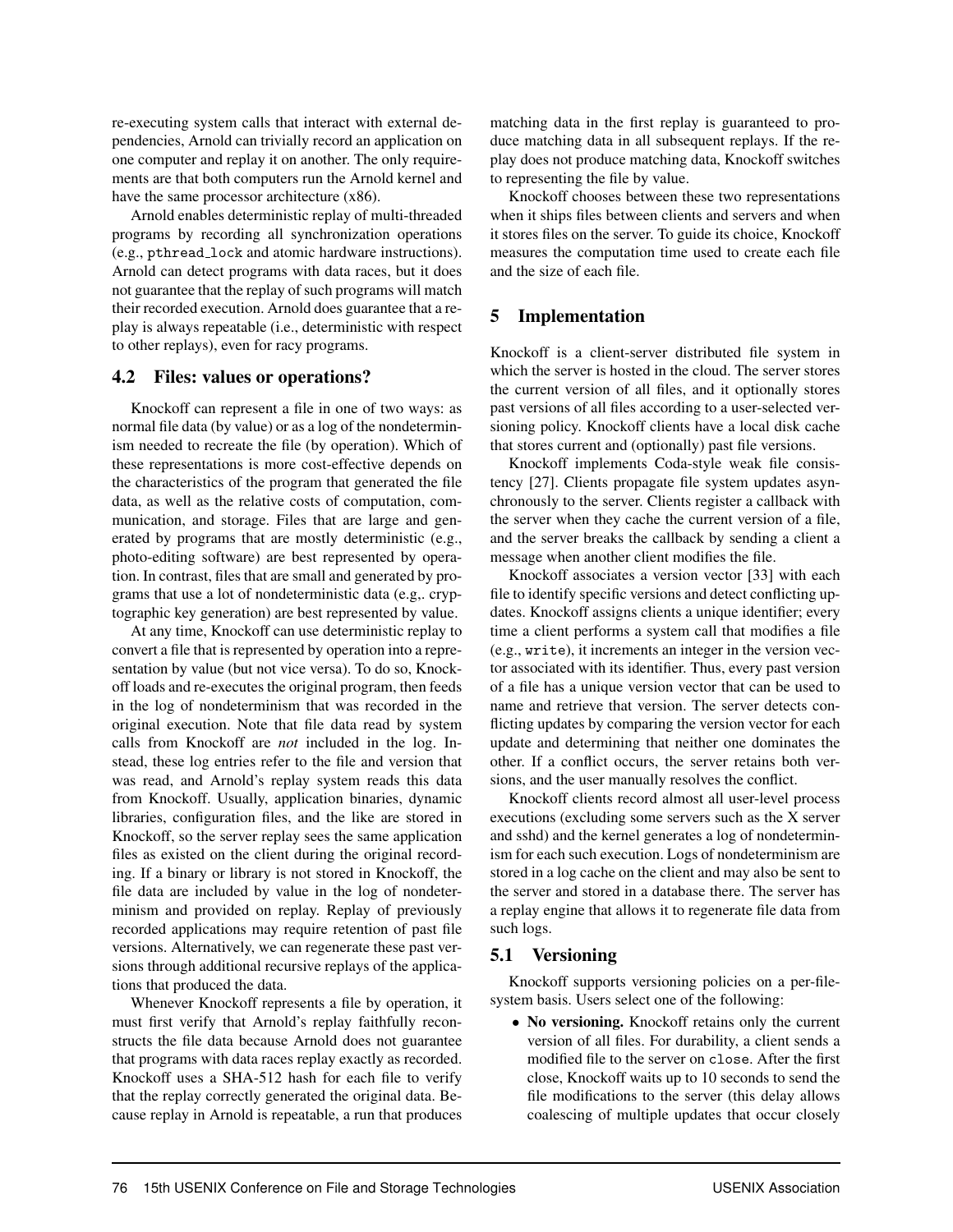together in time [27]). Upon receiving file modifications, the server overwrites the previous version of the file and breaks any callbacks held by other clients. The server retains multiple versions only in the case of conflicting updates.

- Version on close. Knockoff retains all past versions at close granularity; for past versions, Knockoff may store the actual data or the logs required to regenerate the data. On receiving a file modification, the server retains the previous version instead of overwriting it. Clients may ask for a version by specifying its unique version vector.
- Version on write. Knockoff retains all past versions at write granularity. Every system call that modifies a file creates a new version, and Knockoff can reproduce all such versions.
- Eidetic. Knockoff retains all past versions at instruction granularity. It can reproduce any computation or file data and determine the provenance of data via Arnold. The server stores all application logs. Clients may ask for a specific version of a file by specifying a version vector and an instruction count that specifies when to stop the replay (so as to recover a specific state for a mapped file).

# 5.2 Architecture

Figure 2 shows Knockoff's storage architecture. The client runs a FUSE[17] user-level file system daemon.

## 5.2.1 Clients

The Knockoff client stores file system data in four persistent caches to hide network latency. Whole file versions are stored in the *version cache*; this cache may hold multiple versions of the same file simultaneously. Each file in Knockoff is given a unique integer *fileid*, so a particular version of a file can be retrieved from the cache by specifying both a fileid and a version vector. The version cache tracks which versions it stores are the current version of a file. It sets callbacks for such entries; if the server breaks a callback (because another client has updated the file), the version is retained in the cache, but its designation as the current version is removed.

The *chunk cache* stores the chunks generated by chunk-based deduplication for each file in the version cache; thus the version cache contains only pointers to chunks in the chunk cache. Knockoff divides each entry in the database into chunks using the LBFS chunk-based deduplication algorithm [31] and calculates the SHA-512 hash of each such chunk. The chunk database is indexed by these hash values.

Directory data is stored in a separate Berkeley DB [7] *directory cache*. Knockoff clients implement an inmemory index over this data to speed up path lookups. The *log cache* stores logs of nondeterminism generated

# Server



Figure 2: Architecture overview

by recording application execution.

All client caches are managed via LRU eviction, with preference given to retaining current versions over past versions. Chunks are removed from the chunk cache when they are no longer used by any version in the version cache. Modified values are pinned in the caches until they have been persisted to the server.

## 5.2.2 Server

The server maintains analogs of these client stores. The server's *version DB* stores the current version of every file and, depending on the the versioning policy, past file versions. The *chunk DB* stores chunk data for all files in the version DB, indexed by the chunk SHA-512 hash values. The *directory DB* stores all directory information for Knockoff, and the *log DB* stores logs of nondeterminism recorded by clients.

If the versioning policy is eidetic, the log DB stores every application log recorded by any Knockoff client. If the versioning policy is version on write, every past file version is either stored in the version DB, or the logs necessary to reproduce that version are stored in the log DB. If the versioning policy is version on close, this invariant holds only for versions that correspond to file closes. If the versioning policy is no versioning, only the current versions of file and directory data are stored.

The server also maintains callbacks set by clients for each file. If a client updates a file, the server uses these to determine which clients to notify of the update.

Finally, the server maintains the *version graph* which relates file versions with the computation that produced the data. Nodes in the graph are either recorded logs of nondeterminism (representing a particular execution) or file versions. Each edge represents a range of file data that was written by one recording and either read by another recording or part of a file version. An index allows Knockoff to quickly find a particular file version by fileid and version vector. If a version is not present in the ver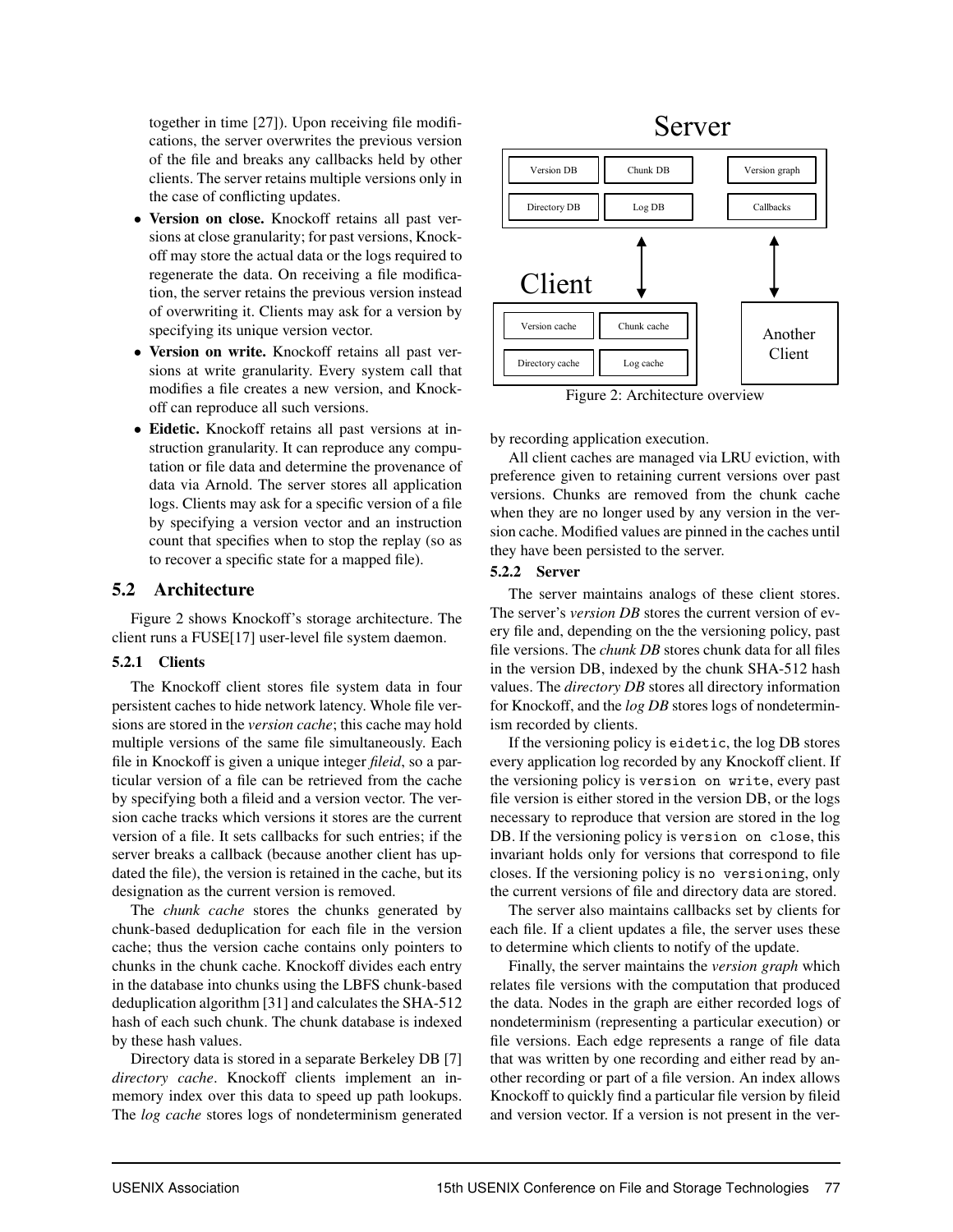sion DB, the version graph allows Knockoff to determine which logs need to be replayed to regenerate the data.

#### 5.3 Writing data

Knockoff is designed to reduce cloud storage costs. A large part of these costs is communication. For example, AT&T [4] and Comcast [11] currently charge up to \$10 for every 50 GB of data communication, whereas Amazon currently charges \$0.052 per hour for an instance with 2 vCPUs and 4 GB of memory [5]. This means that Knockoff can reduce costs if it can use 1 second of cloud computation to save 76 KB of communication.

We first describe how Knockoff handles writes for its no versioning policy, and then generalize to other policies. Like Arnold, Knockoff records application execution in a *replay group* that logs the nondeterminism of related processes. When an application closes a file, the Knockoff client checks the file's version vector to determine whether it was modified. If so, Knockoff starts a 10 second timer that allows the application to make further modifications. When the timer expires, Knockoff starts a transaction in which all outstanding modifications to any file by that application are sent to the server. If the application terminates, Knockoff starts the transaction immediately.

To propagate modifications to the server, Knockoff first calculates the cost of sending and replaying the log of nondeterminism given a pre-defined cost of communication (*costcomm*) and computation (*costcomp*):

$$
cost_{log} = size_{log} * cost_{comm} + time_{replay} * cost_{comp} \quad (1)
$$

*sizelog* is determined by compressing the log of nondeterminism for the application that wrote the file and measuring its size directly. Because Knockoff does not currently support checkpointing, each log must be replayed from application start.

To estimate *timereplay*, Knockoff modifies Arnold to store the user CPU time consumed so far by the recorded application with each log entry that modifies file data. This is a very good estimate for the time needed to replay the log on the client [34]. To estimate server replay time, Arnold multiplies this value by a conversion factor to reflect the relative CPU speeds of the client and server.

Knockoff calculates the cost of sending file data as:

$$
cost_{data} = size_{chunks} * cost_{comm}
$$
 (2)

Knockoff implements the chunk-based deduplication algorithm used by LBFS to reduce the cost of transmitting file data. It breaks all modified files into chunks, hashes each chunk, and sends the hashes to the server. The server responds with the set of hashes it has stored. *sizechunks* is the size of any chunks unknown to the server that would need to be transmitted; Knockoff uses gzip compression to reduce bytes transmitted for such chunks.

If  $cost_{log} < cost_{data}$ , Knockoff sends the log to the server. The server makes a copy of the modified files and assigns them new version vectors. It then spawns a replay process that consumes the log and replays the application. When the replay process executes a system call that modifies a target file, it updates the new version in the cache directly. Once the replay reaches a file close operation, the new cache version is complete and marked as available to be read. The server deletes the old version for the no versioning policy. The replay process is paused at this point rather than terminated because the client may ship more log data to the server to regenerate additional file modifications made by the same application. The server only terminates a replay process when the client notifies it that the application that is being replayed has terminated.

In rare cases, more than one application may write to a file simultaneously. The Knockoff server replays these logs concurrently and ensures that writes are ordered correctly according to the version vectors.

Replay is guaranteed to produce the same data if the application being replayed is free of data races. Datarace freedom can be guaranteed for some programs (e.g., single-threaded ones) but not for complex applications. Knockoff therefore ships a SHA-512 hash of each modified file to the server with the log. The Knockoff server verifies this hash on close. If verification fails, it asks the client to ship the file data. Note that such races are rare with Arnold since the replay system itself acts as an efficient data-race detector [13].

If *costdata* < *costlog*, then Knockoff could reduce the cost of the current transaction by sending the unique chunks to the server. However, for long running applications, it may be the case that sending and replaying the log collected so far would help reduce the cost of future file modifications that have yet to be seen (because the cost of replaying from this point is less than replaying from the beginning of the program). Knockoff predicts this by looking at a history of *costdata*/*costlog* ratios for the application. If sending logs has been historically beneficial and current application behavior is similar (the ratios differ by less than 40%) to past executions, it sends the log. Otherwise, it sends the unique data chunks.

For long running applications, Knockoff may use multiple transactions to send modified files to the server. If the client has previously chosen to ship the log to the server, *sizelog* is the portion of the log that excludes what has already been sent to the server, and *timereplay* is the additional user CPU time consumed by the recorded application after the log prefix, scaled for the difference in client and server CPU speed.

Other versioning policies work similarly. For the version on close policy, Knockoff sends not only the current version of a modified file but also all versions that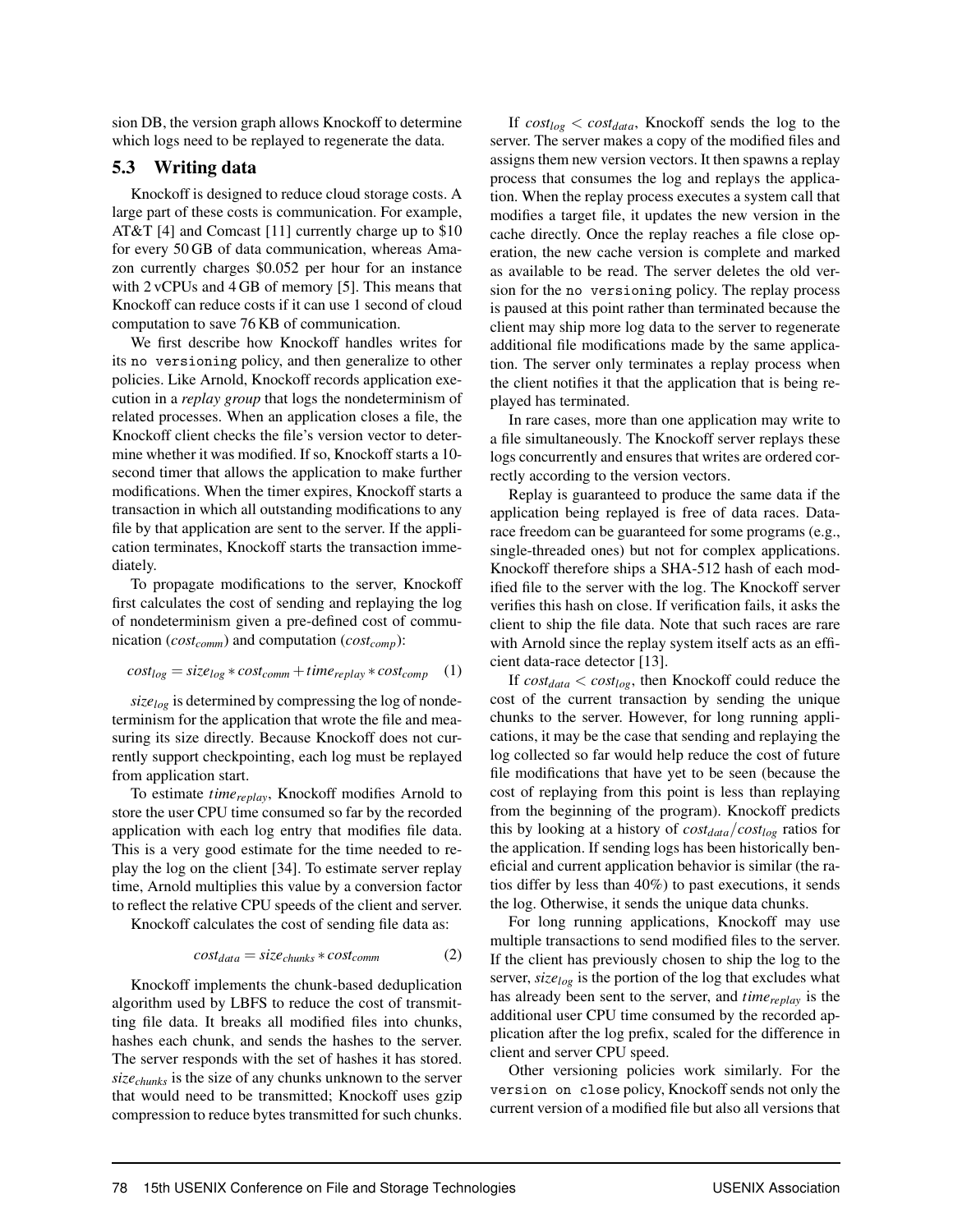existed at any file close during the period covered by the transaction. The cost of sending the log is identical to the no versioning case, but the previous versions may introduce new data chunks not yet seen by the server and thereby increase the cost of sending the file data.

For the version on write policy, the transaction includes all versions created by any system call that modified a file. Since chunk-based deduplication works better across larger modification sizes, Knockoff tries to coalesce modifications to the same file within a transaction as long as one modification does not overwrite data from a previous one. The transaction metadata describes how to reconstruct individual versions.

For the eidetic policy, Knockoff always sends the application log to the server since it is needed to reproduce past computations and mapped file state. The server usually updates the current version of files by replaying the log. However, if the computation cost of log replay is greater than the communication cost of fetching the modified file chunks from the server, the server asks the client for the file data instead of replaying the log.

# 5.4 Storing data

Knockoff may store file data on the server either by value (as normal file data) or by operation (as the log of nondeterminism required to recompute that data). If the log of nondeterminism is smaller than the file data it produces, then storing the file by operation saves space and money. However, storing files by operation delays future reads of that data, since Knockoff will need to replay the original computation that produced the data. In general, this implies that Knockoff should only store file data by operation if the data is very cold; i.e., if the probability of reading the data in the future is low.

Knockoff currently implements a simple policy to decide how to store data at the server. It always stores the current version of every file by value so that its read performance for current file data is the same as that of a traditional file system. Knockoff may store past versions by operation if the storage requirements for storing the data by log are less than those of storing the data by value. However, Knockoff also has a configuration parameter that sets a maximum *materialization delay*, which is the time to reconstruct any version stored by operation. The default materialization delay is 60 seconds.

For the eidetic policy, the materialization delay applies to all versions created via a file system call such as write. We could also apply this bound to intermediate file states for mapped files, but this would require us to implement checkpoints of application state so as to limit the time needed to produce intermediate states.

With the eidetic policy, Knockoff retains all logs of nondeterminism since they are needed to reproduce past computation and transient process state. This is sufficient to recompute any file version. However, the recomputation time is unbounded due to recursive dependencies. For instance, producing a past file version may require replaying a recorded computation. That computation may have read file data from Knockoff, so Knockoff must also reproduce those file versions via replay of other applications. This continues recursively until Knockoff encounters no more past versions to reproduce.

To limit the time to reproduce past versions, Knockoff selectively stores some past versions by value. It uses the server's version graph to decide which versions to store by value. The version graph shows the relationships between file versions and logs of nondeterminism. File versions and replay logs form the vertexes of the graph.

A version node in the graph contains a list of all the file byte ranges in that version that were written by distinct system calls. For each range, the node stores the log and the specific system call within the log that wrote the data. Replaying all such logs up to the specified system calls would be sufficient to recompute that particular version. However, recomputation is not necessary for byte ranges that already exist in the version DB. All byte ranges are present if the version represented by the node is itself in the version DB. Otherwise, a particular byte range may still be in the version DB because another version of the same file is stored by value and the range was not overwritten between the two versions.

Knockoff inserts an edge from a version node to a log node if the log contains a system call that wrote a byte range not in the version DB. Each edge has weight equal to the time to recompute all such byte ranges.

A log node contains similar information for each of its system calls that read data from a Knockoff file. For each read, it lists all file byte ranges that were written by distinct system calls; this contains the log and system call of the writing application. Replaying these logs would be sufficient to recompute all file system data read by the log node in question. Knockoff inserts an edge from one log node to another if the latter log wrote at least one byte range read by the former log that is not currently available in the version DB. As above, the weight of each edge is the predicted time to recompute all such byte ranges. If there is a cycle in the graph, two or more logs must be replayed concurrently to regenerate file data; Knockoff coalesces these cycles into a single node.

The time to recompute a version is given by the longest path rooted at the graph node for that version. Calculating the longest path for each version requires visiting each node at most once. If any path exceeds the specified materialization delay, Knockoff replays the latest log in the path, regenerates its file versions, and stores them by value. It repeats this process until no paths exceed the materialization delay. This greedy algorithm works well in our evaluation; if warranted in the future,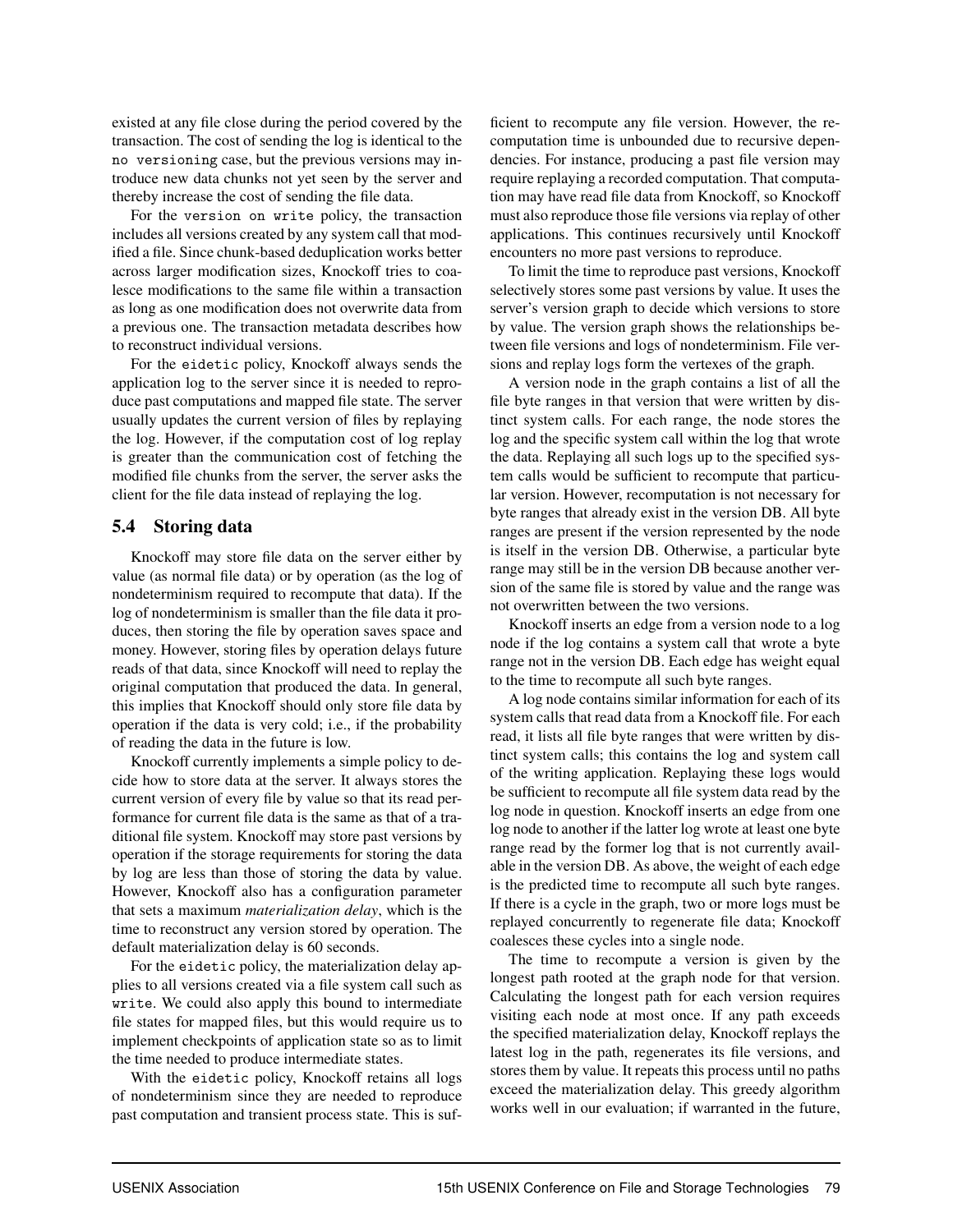we could draw on more complex algorithms [8] to minimize storage costs while not exceeding the maximum materialization delay.

Currently, Knockoff recalculates the version graph and runs the above algorithm nightly. Note that file modifications and queries of past state between batch updates may have created new versions of past files in the version DB. These new versions are temporarily excluded from the batch computation. If Knockoff determines that they are not needed, they are removed from the version DB to save space. Otherwise, they are retained instead of recomputing them from logs of nondeterminism.

The version on write and version on close policies store data in similar fashion. The major difference is that these policies can discard logs to save storage space. Thus, for any log, if the size of the data produced by that log is less than the size of the log, Knockoff replays the log (if necessary) to recompute the data, then deletes the log. Discarded logs are removed from the version graph and the file versions produced by those logs are pinned in the version DB (they can never be deleted without violating the versioning policy since it is no longer possible to recompute their data).

# 5.5 Reading data

By default, any application that reads data from Knockoff receives the current version of the file. The client first checks its version cache to see if it has stored the current version of the file locally. If the version is present, Knockoff reads the requested data from the cache. It also appends a record to the reading application's log of nondeterminism that specifies the fileid, the version vector, and the logid and system call of the application that wrote the data it just read. The latter two values are obtained from Arnold's filemap [13].

If the version is not present, Knockoff fetches it from the server and caches it. Knockoff caches whole file versions, and clients fetch versions from the server by value. A client sends a request that specifies the fileid. The server responds with the current version vector and a list of hashes for each chunk comprising the file. The server also sends the filemap for the version. The client specifies which chunks it does not have cached, and the server sends that data to the client. The server sets a callback on the file. The client inserts the version into its version cache, marks it as the current version, and places the version's chunks into its chunk cache.

Applications may also read past versions of files by specifying a version vector. If a requested version is in the server's version DB, it is shipped by value as above. If it is not present, it must be recomputed by replaying one or more logs. We next describe this process.

In its version graph, the server maintains an index over all versions; this allows it to quickly find the particular version node being requested. The version node reveals the distinct byte ranges that were written by different system calls. If a range is in the version DB, it is used directly. Otherwise, the server must replay the log of the application that wrote the range to regenerate the data. For each such log, it determines the longest prefix that has to be replayed; this is the last system call in the log that wrote any range being read. Knockoff examines each such log prefix to determine if replaying the log requires file data that is not in the version cache. If so, it recursively visits the log(s) that wrote the needed data. Note that Knockoff's materialization delay bounds the amount of computation needed to produce any version. Knockoff then replays the visited logs to regenerate the desired version. It places this version in its version database and ships it to the client as described above.

# 5.6 Optimization: Log compression

While implementing Knockoff, we saw the effectiveness of chunk-based deduplication in reducing communication and storage costs. This led us to wonder: can we apply the same compression techniques to logs of nondeterminism that current file systems apply to file data?

Intuitively, log compression should be able to identify similar regions of nondeterministic data across executions of the same application. For example, application startup regions should be very similar because the application will open and load the same libraries, send similar messages to the X server to initialize windows, open similar configuration files, and so on.

We first attempted to apply chunk-based deduplication directly to log data. This worked reasonably well. However, after examining the logs we generated in more detail, we realized that the similarities between logs are often different from similarities between files. Similar files tend to have large contiguous chunks that are the same, whereas similar logs often lack such regions. Instead, most of the bytes within two log regions might be the same, but there exist in each region a smattering of values such as timestamps that differ. So, even very similar log chunks hash to different values.

Therefore, we turned to delta encoding. Knockoff first identifies a *reference log* that it expects to be similar to the current log. It then generates a binary patch via xdelta [45] that encodes the difference between the current log and the reference log. Given both the reference log and the patch, Knockoff can reconstruct the original values in the log.

When an application generates a log, the client and server identify a reference log. The client queries the log cache to find all prior logs for the same executable that it has stored locally. For each log, the log cache stores the arguments to the application, the size of the nondeterministic data, the running time of the application, and the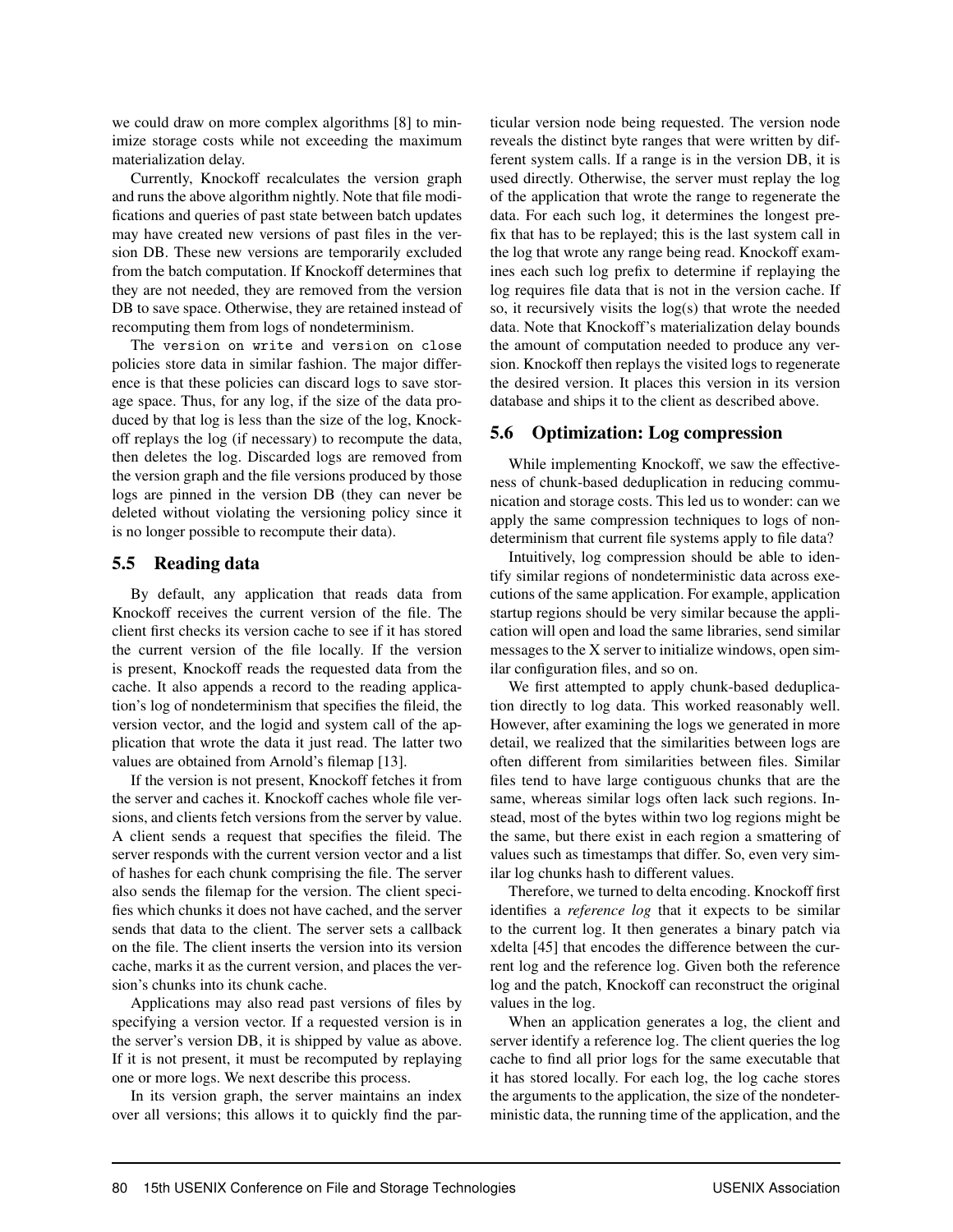user-level CPU time. The client orders the cached logs by similarity across these metrics; if the application has not yet completed execution by the time the log is shipped, only the arguments are used to determine similarity since the other parameters are not yet known. Arguments are compared using cosine string similarity.

The client orders logs by similarity and sends the list to the server. The server responds with the most similar log that it has stored in its log DB. This step is omitted for the eidetic policy since the server stores all logs. The client then generates an xdelta patch and uses its size as *sizelog* in the algorithm described in Section 5.3.

When the server receives a compressed log, it stores it in compressed form in the log DB. It also adds a dependency on the reference log. Before a reference log can be pruned for the version on close or version on write policies, the server must first uncompress any log that depends on that log. The server uses the delta size when deciding whether to retain the log or the data in these policies. It currently does not take into account the cost of uncompressing logs when a reference log is purged because it assumes that logs can be recompressed effectively using different reference logs.

# 6 Evaluation

Our evaluation answers the following questions:

- How much does Knockoff reduce bandwidth usage compared to current cloud storage solutions?
- How much does Knockoff reduce communication and storage costs?
- What is Knockoff's performance overhead?
- How effective is log compression?

## 6.1 Experimental setup

All experiments for measuring communication and storage costs were run on two virtual machines (one for the client and one for the server). Both virtual machines were hosted on computers with a 4 core Intel i7-3770 CPU, 16GB memory, and two 7200 RPM hard drives. For accuracy, performance results were measured with a physical machine as the client with a 4 core Xeon E5620 processor, 6 GB memory, and a 7200 RPM hard drive. All platforms run the Ubuntu 12.04LTS Linux kernel.

Due to a lack of representative file system benchmarks that also include the computation to generate the data, we use two methods to evaluate Knockoff. First, we study users performing a software development task to measure how Knockoff benefits different people. Second, we measure Knockoff while an author of this paper runs the system on the author's primary computer for 20 days. This allows us to study the storage costs of multiple versions generated over a longer time period.

|                      | 20-day study | User study |  |
|----------------------|--------------|------------|--|
| Disk read (MB)       | 5473         | 2583       |  |
| Disk write (MB)      | 6706         | 4339       |  |
| File open count      | 261523       | 418594     |  |
| Number of executions | 3803         | 1146       |  |
| Number of programs   | 75           |            |  |

Table 1: Workload characteristics

During these studies, we use Knockoff's eidetic policy, which allows us to regenerate all file system reads and writes by replaying Arnold logs. We use these logs to measure the bandwidth and storage costs of running Knockoff over the same workload with other policies.

We implement two baseline file systems for comparison. The first uses the LBFS algorithm for chunk-based deduplication to implement all versioning policies except eidetic; this is representative of current cloud storage solutions such as DropBox. The second uses delta compression to implement no versioning and version on close; this is representative of git [9] and other version control systems. Delta compression performed poorly for version on write because our implementation did not detect when bytes were inserted in the middle of a file; we therefore omit these results.

## 6.2 User study

We recruited 8 graduate students to study Knockoff for a software development workload. We asked them to write software to perform several simple tasks, e.g., converting a CSV file to a JSON file; each participant could spend up to an hour solving the problem. We did not dictate how the problem should be solved. Participants used various Linux utilities, text editors, IDEs, and programming languages. They used Web browsers to visit different Web sites such as Google and StackOverflow, as well as sites unrelated to the assignment (e.g., Facebook and CNN News). One of the 8 participants was unable to complete the programming assignment and quit right away. We show results for the 7 participants who attempted the tasks; 4 of these finished successfully within the hour. The second column of Table 1 shows aggregate characteristics of this recorded workload.

Figure 4 summarizes the results by aggregating the bytes sent to the server by Knockoff and the baseline file systems across all 7 users; this represents approximately 7 hours of software development activity. Although we are targeting versioning file systems, Knockoff is surprisingly effective in reducing bytes sent over the network for non-versioning file systems. Compared to chunk-based deduplication, Knockoff reduces communication by 24%. Compared to delta compression, it reduces communication by 32%. Note that the baselines are already very effective in reducing bandwidth; without compression, this workload requires 1.9 GB of commu-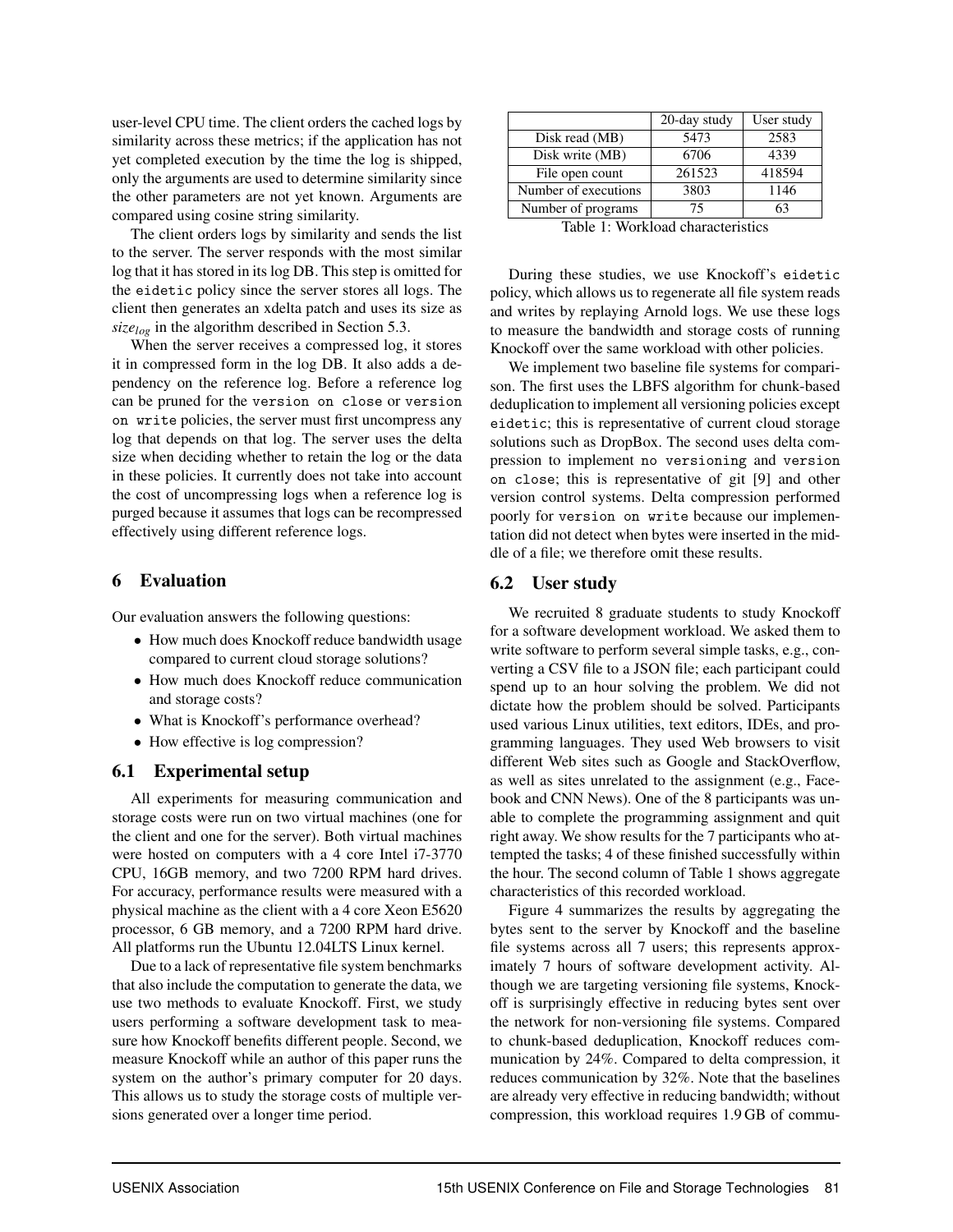

Figure 3: Bytes sent to the server for each individual user study participant (A-G). We compare Knockoff with two baselines across all relevant versioning policies.



Figure 4: Total bytes sent to the server across all user study participants. We compare Knockoff with two baselines across all relevant versioning policies.

nication, so delta compression is achieving a 86% reduction in network bandwidth, and chunk-based deduplication is achieving a 87% reduction.

Results for version on close are similar to no versioning for two reasons: (1) the 10-second delay in transmitting data limits the amount of file closes that can be coalesced, and (2) file closes that occur within a few seconds of one another often save very similar data, so deduplication is very effective in reducing communication for both the baseline and Knockoff. For the version on write policy, Knockoff reduces bytes sent by 47% compared to chunk-based deduplication. Knockoff is very effective in reducing the additional cost of retaining fine-grained versions in this study; in fact, version on write with Knockoff use less bandwidth than no versioning with the baselines.

Figure 3 shows results for each individual study participant (labeled A-G in each graph). The most noticeable result is that the effectiveness of Knockoff varies tremendously across users. For participant C, Knockoff achieves a 97% reduction in bandwidth for the no versioning policy and a 95% reduction for the version on write policy compared to chunk-based deduplication. On the other hand, for participant F, the corresponding reductions are 2% and 17%. Participant C used more command line tools and repeated tasks than other participants. Participant F browsed Web sites more often. Unfortunately, Knockoff mispredicted whether to ship by log or value for browsing sessions and missed several opportunities for bandwidth reduction. Running a longer study might have allowed Knockoff to better model behavior and make better predictions for this user.

#### 6.3 Bandwidth savings

To assess longer-term impacts of running Knockoff, one author ran Knockoff on his primary computer for 20 days. The usage was not continuous, as the author was simultaneously developing the system and fixing bugs. When in use, all user-level applications were recorded, and almost all data was stored in Knockoff. There were a few exceptions that included system directories, maintenance operations, and the execution of user-level daemons like the X server. Knockoff was initially populated by mirroring the current data in the computer's file system at the beginning of the trial; copying this data into Knockoff is excluded from our results. The first column of Table 1 shows aggregate characteristics of this recorded workload.

Figure 6 compares the bytes sent to the server by Knockoff with those sent by the baseline file systems. For the no versioning policy, Knockoff reduced bytes sent by 21% compared to chunk-based deduplication and by 39% compared to delta compression. Note that these compression techniques already reduce bytes sent by 84% and 79%, respectively, when compared to using no compression at all. For the version on write policy, Knockoff reduced bytes sent by 21% compared to chunkbased deduplication. In this experiment, Knockoff's implementation of fine-grained versioning policies is competitive with chunk-based deduplication without versioning, sending 21% more bytes to the cloud for version on write and 96% more for eidetic. This is a very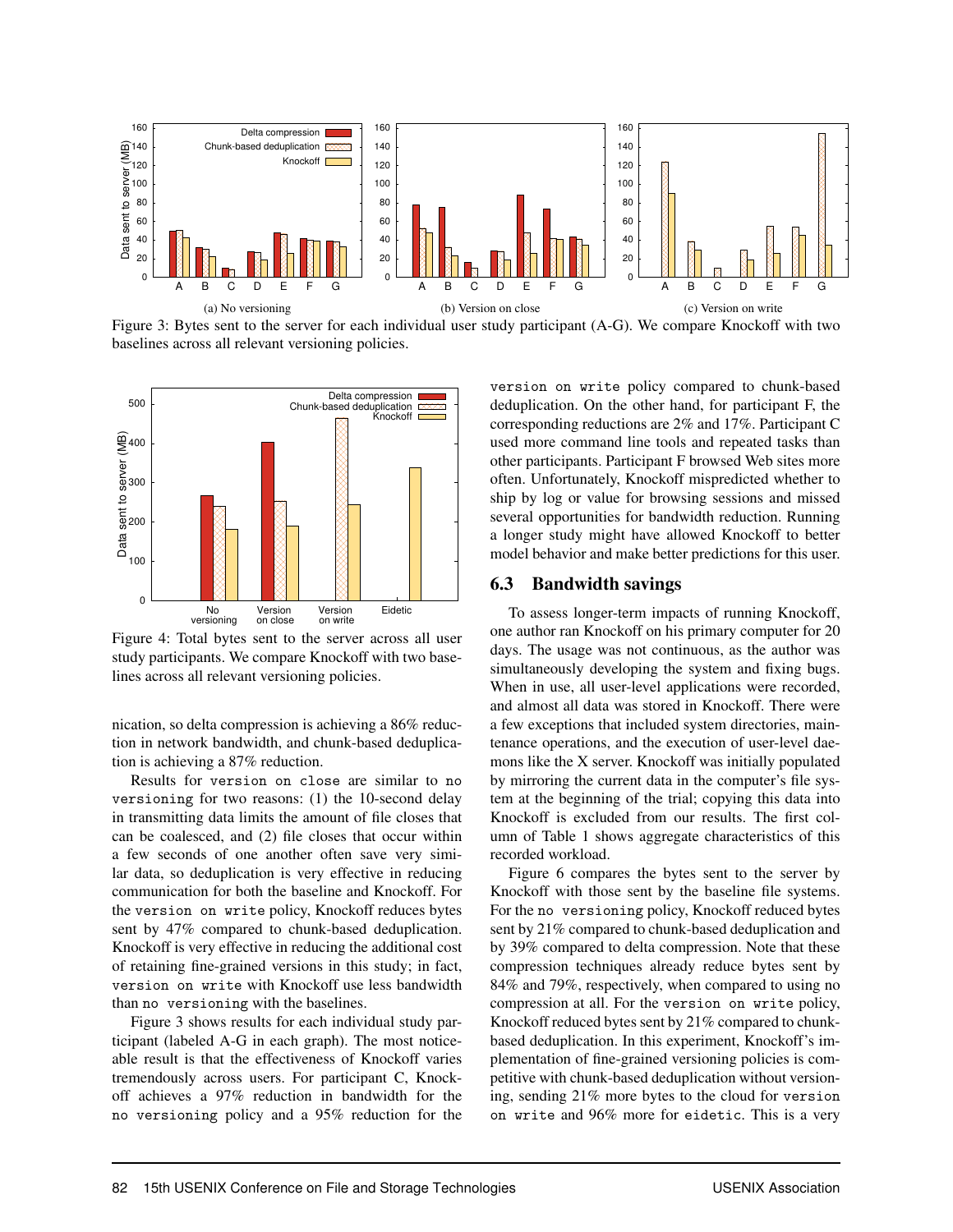

(a) No versioning (b) Version on close (c) Version on write Figure 5: Relative reduction in bytes sent to the server for the 20-day study



Figure 6: Bytes sent to the server for the 20-day study. We compare Knockoff with two baselines across all relevant versioning policies.

encouraging result as it argues that retention of past state at fine granularity can be economically feasible.

To further explore these results, we manually classified the logs collected during the trial by application type. Figure 5 shows the reduction in bytes sent to the cloud for each type relative to chunk-based deduplication. Knockoff helps little for text editing because the log of nondeterminism is almost always larger than the data file produced by the editor. All other application types show robust reductions in bytes sent, with the savings being the greatest for Linux command line utilities.

#### 6.4 Storage savings

We next examine how Knockoff impacts storage costs for the 20-day study. Storage costs typically depend on the amount of data stored; e.g., AWS currently charges \$0.045 per GB-month [5]. Since Knockoff stores all current versions by value, we compare and report the amount of storage consumed by all file systems to store past versions. The Knockoff materialization delay limit for past versions is set to its default of 60 seconds.

Figure 7 shows the cost of storing versions of past state normalized to the chunk-based deduplication base-



Figure 7: Relative storage costs for different versioning policies for the 20-day study.

line. Compared to this baseline, Knockoff reduces storage utilization by 19% and 23% for the version on close and version on write policies, respectively.

Storage utilization increases as the version granularity gets smaller. However, with Knockoff, storing every write is only 21% more costly than the baseline system versioning on close, and eidetic storage is only 134% more costly. Thus, even versioning at eidetic granularity can be economically feasible if the storage system stores some past versions by operation rather than by value.

Figure 8 shows how changing the materialization delay impacts the relative storage cost. The values to the far right represent an infinite materialization delay, and thus show the minimum cost possible through varying this parameter.

#### 6.5 Communication cost savings

We next measure the cost savings achieved by Knockoff. Sending file data to the server by operation reduces network usage, but it requires server-side computation to regenerate file data. We assess this tradeoff using current rates charged by popular Internet and cloud service providers. For network, we use a range of possible values. Popular broadband ISPs (AT&T [4] and Com-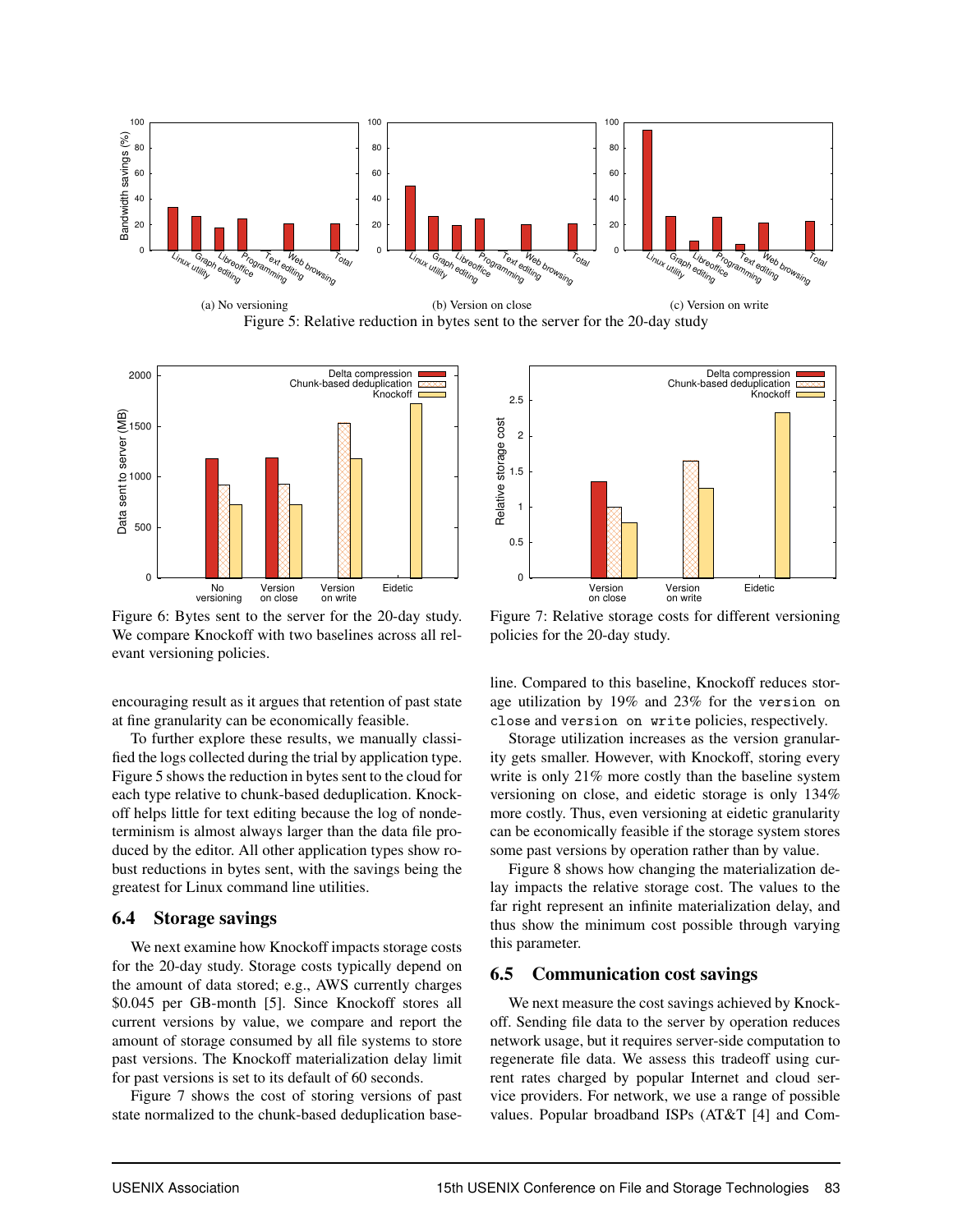|                      |                   | Knockoff savings |            |                  |            |                  |            |  |
|----------------------|-------------------|------------------|------------|------------------|------------|------------------|------------|--|
|                      | Price (\$ per GB) | No version       |            | Version on close |            | Version on write |            |  |
|                      |                   | 20-day study     | User study | 20-day study     | User study | 20-day study     | User study |  |
| 4G network           | 4.50              | 21.0%            | 21.8%      | $21.2\%$         | 21.7%      | 22.9%            | 46.3%      |  |
| <b>Expensive ISP</b> | 0.20              | 20.3%            | 18.4%      | 20.5%            | 18.5%      | 22.0%            | 43.3%      |  |
| Cheap ISP            | 0.05              | 18.1%            | $13.8\%$   | $18.2\%$         | 14.5%      | $19.2\%$         | 34.9%      |  |
| Hypothetical ISP     | 0.005             | 8.2%             | 4.9%       | 8.4%             | 5.8%       | 8.2%             | 11.5%      |  |

Table 2: Relative cost savings from using Knockoff for different versioning policies. We show costs for a typical 4G cellular network, an expensive current ISP, a cheap current ISP, and a hypothetical ISP that is an order of magnitude cheaper than the cheap current ISP.





Figure 9: We compare Knockoff's actual bandwidth savings with those it could achieve with an oracle that perfectly predicts whether to ship by value or by operation.

cast [11]) currently charge a base (\$50 per month) and an incremental charge (\$10 for every 50 GB of data beyond a monthly data cap between 150GB and 1TB). Thus, we consider 2 price points: \$0.05/GB and \$0.20/GB. We also consider a typical 4G network, which has much higher cost (\$4.50/GB or more), and a hypothetical cheap ISP (\$0.005/GB) that is an order of magnitude lower than current providers. Cloud computation cost depends on the capabilities of the instance. AWS currently charges \$0.052 per hour for an instance with 2 vCPUs and 4 GB of memory [5]. This is the cheapest instance sufficient to replay all of our logs, so we use this cost for our study.

Table 2 compares the monetary cost of sending data to the server for Knockoff and chunk-based deduplication (the best of the two baselines). For high network cost (4G), the cost savings of using Knockoff are essentially identical to the bandwidth savings. As network cost decreases, Knockoff's cost benefit diminishes. However, even for the hypothetical cheap ISP, Knockoff still achieves a healthy 4.9-11.5% reduction in dollar cost.

The reason why monetary cost savings aligns closely with network bandwidth savings for most network types is that the current tradeoff between communication and network costs is very favorable for operation shipping. Replaying applications is proportional to user-level CPU time because it eliminates user think-time and most I/O delays. When applications do not fit this profile, e.g., they have a lot of computation or large logs of nondeterminism, Knockoff usually ships the data by value.

# 6.6 Effectiveness of prediction

For long-running programs, Knockoff must predict whether it will be better to ship the output of that program by value or by operation. Mispredictions increase the bytes sent to the server. To measure this cost, we calculated the bytes that would be sent for our studies if an oracle were to perfectly predict which method Knockoff should use. As the results in Figure 9 show, better predictions could reduce network communication, but the potential improvement is not especially large.

## 6.7 Performance

We next examine Knockoff's performance overhead as perceived by its user. We measured this overhead by compiling libelf-0.8.9 with all source files, executables, and compilation outputs stored in Knockoff. We report the mean time to compile across 8 trials. Note that Knockoff sends data to the server asynchronously, and the server also replays logs asynchronously. As a baseline, we use a FUSE file system that simply forwards all file system operations to a local ext4 file system.

Figure 10 shows the results of our experiment. The first bar shows the baseline file system. The next bar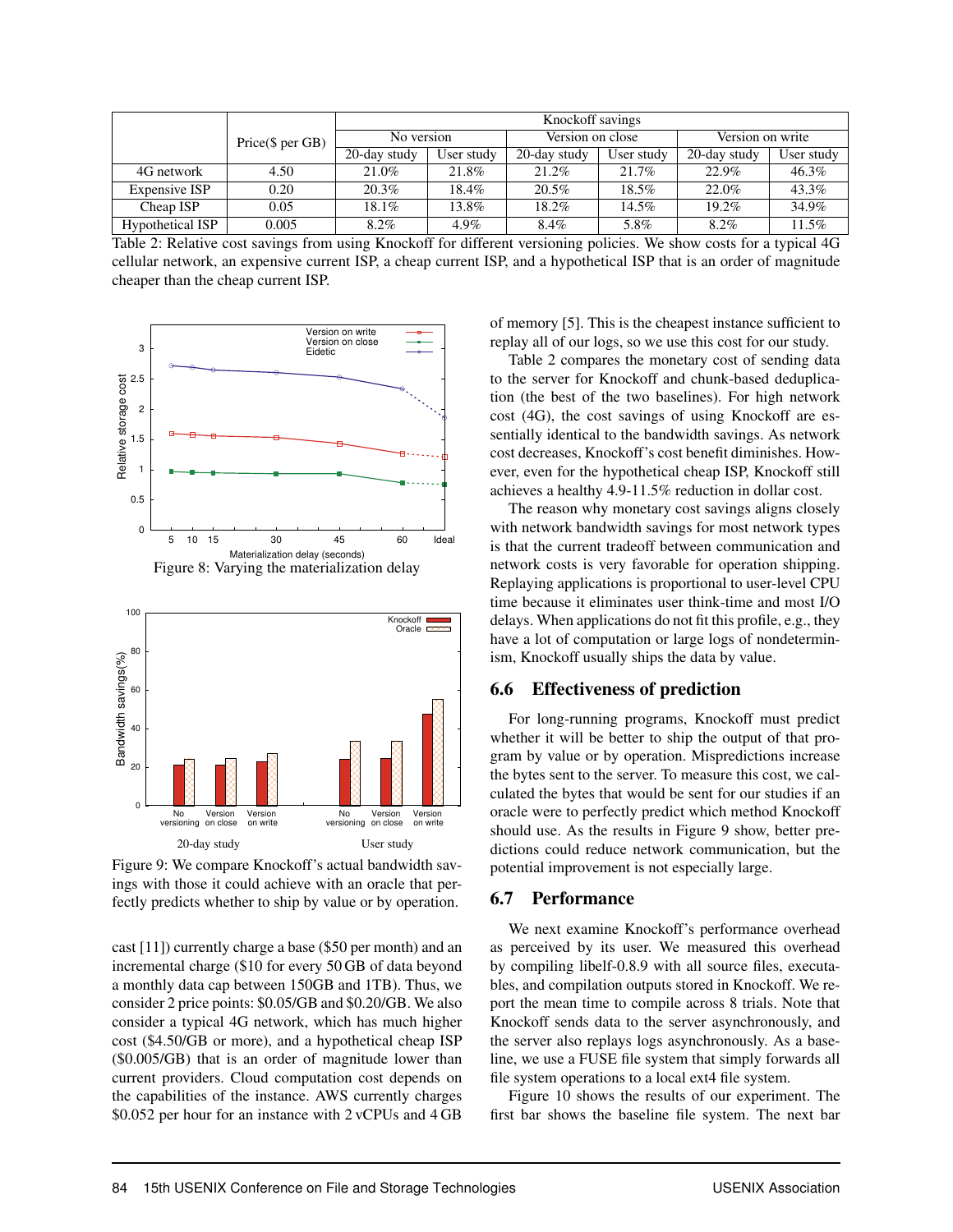

Figure 10: Performance overhead building libelf-0.8.9

shows the relative performance when we use Arnold to record the compilation with data stored in the baseline file system. This shows that the isolated cost of using deterministic record and replay is 2%. We then show relative performance when using Knockoff with its different versioning policies. The average performance overhead for using Knockoff ranges from 7% to 8%; the relative costs of different policies are equivalent within experimental error as shown by the overlapping 95% confidence intervals.

#### 6.8 Log compression

Finally, we examine the benefit of using delta compression on logs of nondeterminism. Across all logs, delta compression reduces the bytes needed to store those logs by 42%. In comparison, chunk-based deduplication reduces the size of the logs by only 33%.

We find it interesting that chunk-based deduplication is more effective for compressing file data, whereas delta compression is more effective for compressing nondeterminism in the computation that produced that data. It is possible that restructuring the logs to make them more amenable to either delta compression or chunkbased deduplication could lead to further savings.

# 7 Conclusion

Operation shipping has long been recognized as a promising technique for reducing the cost of distributed storage. However, using operation shipping in practice has required onerous restrictions about application determinism or standardization of computing platforms, and these assumptions make operation shipping unsuitable for general-purpose file systems. Knockoff leverages recent advances in deterministic record and replay to lift those restrictions. It can represent, communicate, and store file data as logs of nondeterminism. This saves network communication and reduces storage utilization, leading to cost savings. In the future, we hope to extend the ideas in Knockoff to other uses; one promising target is reducing cross-data-center communication.

#### Acknowledgments

We thank the anonymous reviewers and our shepherd An-I Wang for their thoughtful comments. This work has been supported by the National Science Foundation under grants CNS-1513718 and CNS-1421441 and by a gift from NetApp. Any opinions, findings, conclusions, or recommendations expressed in this material are those of the authors and do not necessarily reflect the views of the National Science Foundation, NetApp, or the University of Michigan.

#### References

- [1] ADAMS, I. F., LONG, D. D. E., MILLER, E. L., PASU-PATHY, S., AND STORER, M. W. Maximizing efficiency by trading storage for computation. In *Proceedings of the Workshop on Hot Topics in Cloud Computing* (June 2009).
- [2] ALTEKAR, G., AND STOICA, I. ODR: Outputdeterministic replay for multicore debugging. In *Proceedings of the 22nd ACM Symposium on Operating Systems Principles* (October 2009), pp. 193–206.
- [3] Apple time machine. https://support.apple.com/ en-us/HT201250.
- [4] AT&T Broadband monthly data allowance. https:// www.att.com/support/internet/usage.html.
- [5] Amazon Web Services (AWS) pricing. https:// aws.amazon.com/ec2/pricing/.
- [6] BENT, J., THAIN, D., ARPACI-DUSSEAU, A. C., ARPACI-DUSSEAU, R. H., AND LIVNY, M. Explicit control in a batch-aware distributed file system. In *Proceedings of the 1st USENIX Symposium on Networked Systems Design and Implementation* (March 2004).
- [7] Oracle Berkeley DB. http://www.oracle.com/ technetwork/database/database-technologies/ berkeleydb.
- [8] BHATTACHERJEE, S., CHAVAN, A., HUANG, S., DESH-PANDE, A., AND PARAMESWARAN, A. Principles of dataset versioning: Exploring the recreation/storage tradeoff. *The Proceedings of the VLDB Endowment* (August 2015), 1346–1357.
- [9] CHACON, S., AND STRAUB, B. *Pro Git (2nd Edition)*. Apress, November 2014.
- [10] CHANG, T.-Y., VELAYUTHAM, A., AND SIVAKUMAR, R. Mimic: Raw activity shipping for file synchronization in mobile file systems. In *Proceedings of the 2nd International Conference on Mobile Systems, Applications and Services* (Boston, MA, June 2004), pp. 165–176.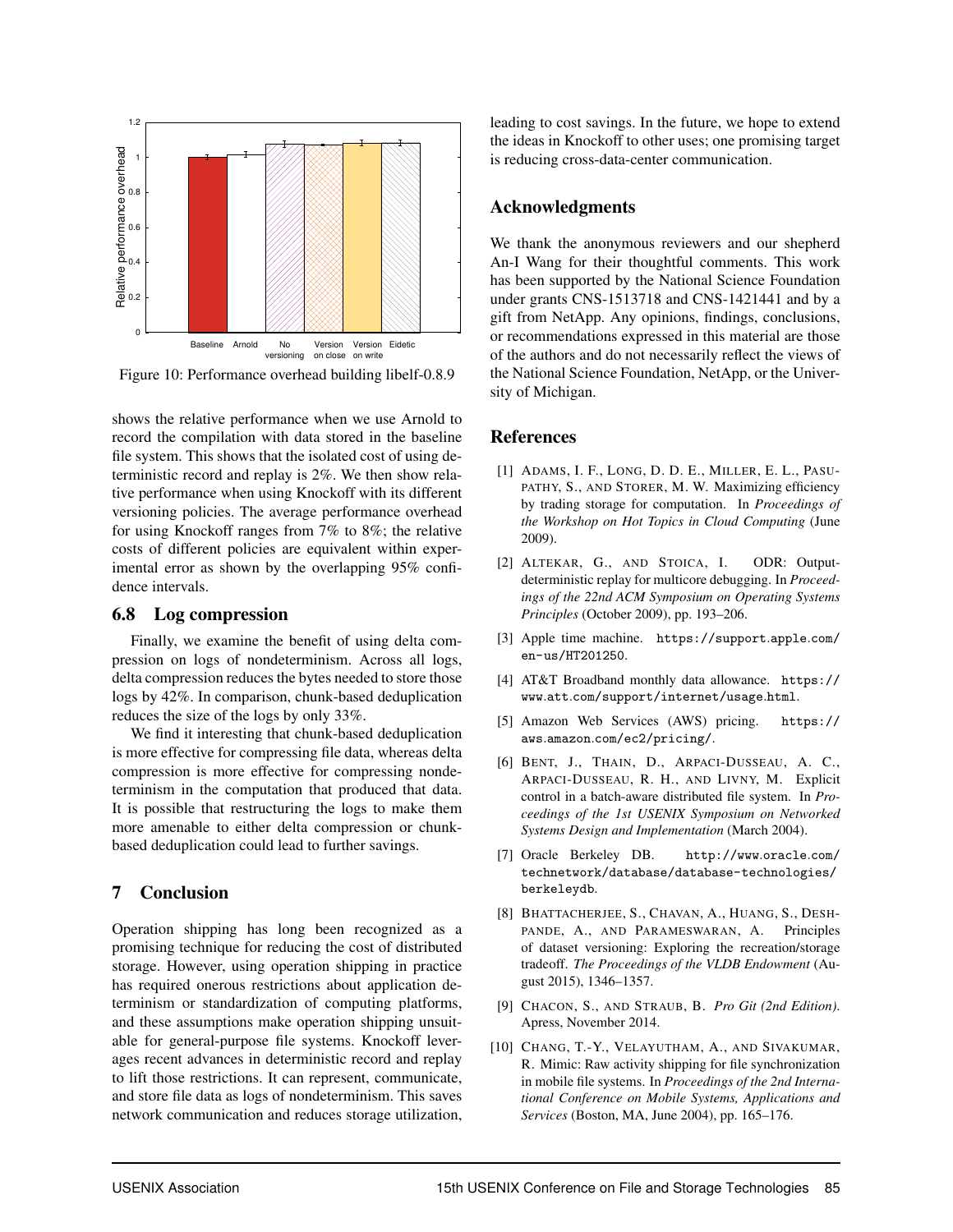- [11] Comcast Broadband monthly data allowance. https://customer.xfinity.com/help-andsupport/internet/data-usage-plan.
- [12] COX, L. P., MURRAY, C. D., AND NOBLE, B. D. Pastiche: Making backup cheap and easy. In *Proceedings of the 5th Symposium on Operating Systems Design and Implementation* (Boston, MA, December 2002), pp. 285– 298.
- [13] DEVECSERY, D., CHOW, M., DOU, X., FLINN, J., AND CHEN, P. M. Eidetic systems. In *Proceedings of the 11th Symposium on Operating Systems Design and Implementation* (Broomfield, CO, October 2014).
- [14] Dropbox. http://www.dropbox.com.
- [15] DUNLAP, G. W., LUCCHETTI, D. G., FETTERMAN, M., AND CHEN, P. M. Execution replay on multiprocessor virtual machines. In *Proceedings of the 2008 ACM SIG-PLAN/SIGOPS International Conference on Virtual Execution Environments (VEE)* (March 2008), pp. 121–130.
- [16] ELNOZAHY, E. N., ALVISI, L., WANG, Y.-M., AND JOHNSON, D. B. A survey of rollback-recovery protocols in message-passing systems. *ACM Computing Surveys 34*, 3 (September 2002), 375–408.
- [17] Filesystem in Userspace. http:// fuse.sourceforge.net/.
- [18] Google drive. https://www.google.com/drive/.
- [19] GORDON, M., HONG, D. K., CHEN, P. M., FLINN, J., MAHLKE, S., AND MAO, Z. M. Accelerating mobile applications through flip-flop replication. In *Proceedings of the 13th International Conference on Mobile Systems, Applications and Services* (2015).
- [20] GUNDA, P. K., RAVINDRANATH, L., THEKKATH, C. A., YU, Y., AND ZHUANG, L. Nectar: Automatic management of data and computation in datacenters. In *Proceedings of the 9th Symposium on Operating Systems Design and Implementation* (Vancouver, BC, October 2010).
- [21] KRUUS, E., UNGUREANU, C., AND DUBNICKI, C. Bimodal content defined chunking for backup streams. In *Proceedings of the 8th USENIX Conference on File and Storage Technologies* (2010).
- [22] LEE, C., LEHOCZKY, J., RAJKUMAR, R., AND SIEWIOREK, D. On quality of service optimization with discrete QoS options. In *Proceedings of the IEEE Real-Time Technology and Applications Symposium* (June 1999).
- [23] LEE, Y.-W., LEUNG, K.-S., AND SATYANARAYANAN, M. Operation shipping for mobile file systems. *IEEE Transactions on Computers 51*, 12 (December 2002), 1410–1422.
- [24] MASHTIZADEH, A. J., BITTAU, A., HUANG, Y. F., AND MAZIÈRES, D. Replication, history, and grafting in the ori file system. In *Proceedings of the 24th ACM Symposium on Operating Systems Principles* (Farminton, PA, October 2013), pp. 151–166.
- [25] Microsoft onedrive. https://onedrive.live.com/ about/en-us/.
- [26] MOHAN, C., HADERLE, D., LINDSAY, B., PIRAHESH, H., AND SCHWARZ, P. ARIES: A transaction recovery method supporting fine-granularity locking and partial rollbacks using write-ahead logging. *ACM Transactions on Database Systems (TODS) 17*, 1 (March 1992), 94–162.
- [27] MUMMERT, L., EBLING, M., AND SATYANARAYANAN, M. Exploiting weak connectivity in mobile file access. In *Proceedings of the 15th ACM Symposium on Operating Systems Principles* (Copper Mountain, CO, Dec. 1995).
- [28] MUNISWAMY-REDDY, K.-K., AND HOLLAND, D. A. Causality-based versioning. In *Proceedings of the 7th USENIX Conference on File and Storage Technologies* (San Francisco, CA, February 2009).
- [29] MUNISWAMY-REDDY, K.-K., HOLLAND, D. A., BRAUN, U., AND SELTZER, M. Provenance-aware storage systems. In *Proceedings of the 2006 USENIX Annual Technical Conference* (Boston, MA, May/June 2006), pp. 43–56.
- [30] MUNISWAMY-REDDY, K.-K., WRIGHT, C. P., HIM-MER, A., AND ZADOK, E. A versatile and user-oriented versioning file system. In *Proceedings of the 3rd USENIX Conference on File and Storage Technologies* (San Francisco, CA, March/April 2004), pp. 115–128.
- [31] MUTHITACHAROEN, A., CHEN, B., AND MAZIÈRES, D. A low-bandwidth network file system. In *Proceedings of the 18th ACM Symposium on Operating Systems Principles* (Banff, Canada, October 2001), pp. 174–187.
- [32] PARK, S., ZHOU, Y., XIONG, W., YIN, Z., KAUSHIK, R., LEE, K. H., AND LU, S. PRES: Probabilistic replay with execution sketching on multiprocessors. In *Proceedings of the 22nd ACM Symposium on Operating Systems Principles* (October 2009), pp. 177–191.
- [33] PARKER, D. S., POPEK, G. J., RUDISIN, G., STOUGHTON, A., WALKER, B. J., WALTON, E., CHOW, J. M., EDWARDS, D., KISER, S., AND KLINE, C. Detection of mutual inconsistencies in distributed systems. *IEEE Transactions on Software Engineering SE-9*, 3 (May 1983), 240–247.
- [34] QUINN, A., DEVECSERY, D., CHEN, P. M., AND FLINN, J. JetStream: Cluster-scale parallelization of information flow queries. In *Proceedings of the 12th Symposium on Operating Systems Design and Implementation* (Savannah, GA, November 2016).
- [35] rr: lightweight recording and deterministic debugging. http://www.rr-project.org.
- [36] SANTRY, D. S., FEELEY, M. J., HUTCHINSON, N. C., VEITCH, A. C., CARTON, R. W., AND OFIR, J. Deciding when to forget in the Elephant file system. *SIGOPS Operating Systems Review 33*, 5 (1999), 110–123.
- [37] SCHNEIDER, F. B. Implementing fault-tolerant services using the state machine approach: a tutorial. *ACM Computing Surveys 22*, 4 (December 1990), 299–319.